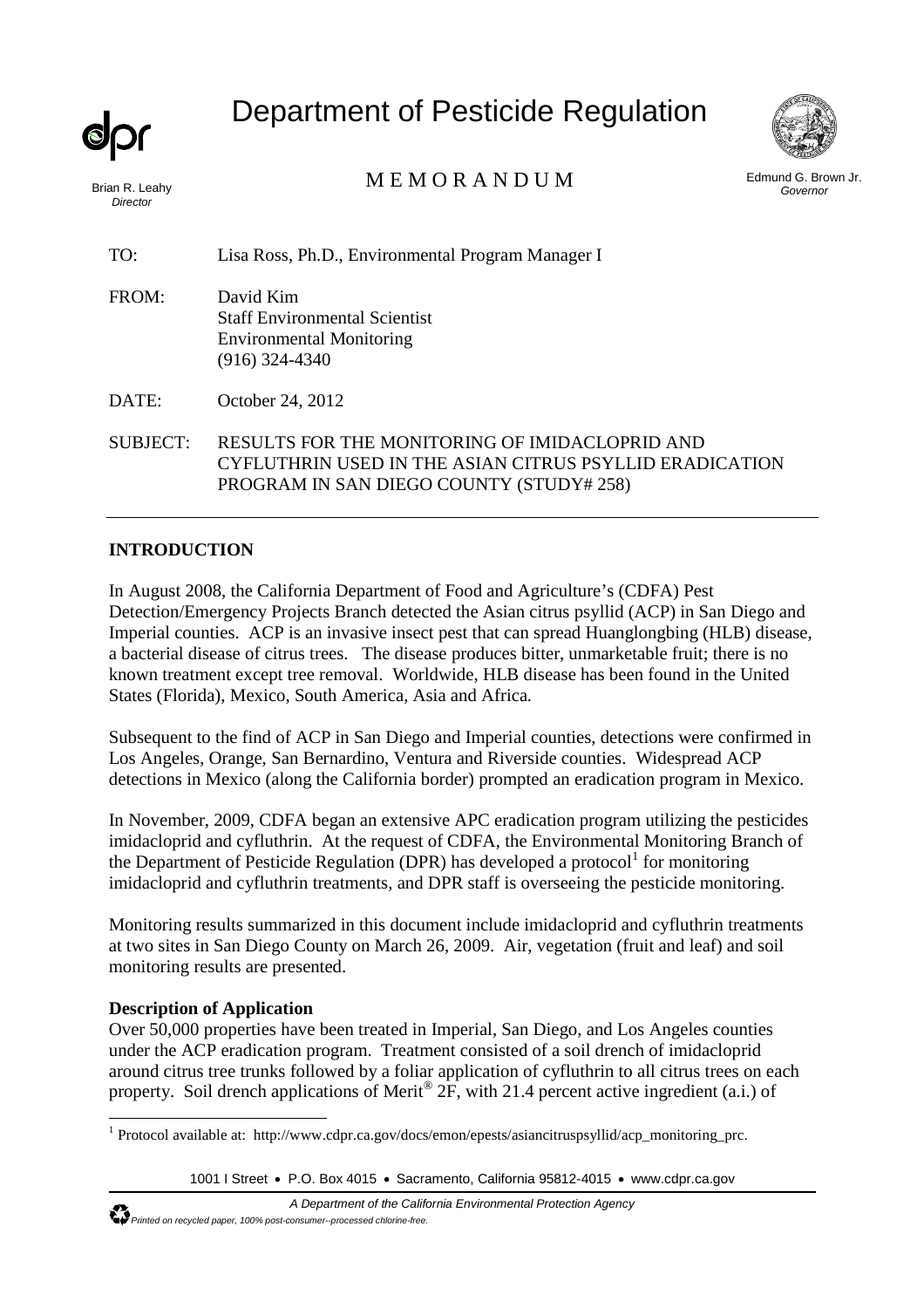imidacloprid<sup>2</sup>, were delivered at a dilution rate of 16 ounces per 100 gallons of water (two gallons per inch of trunk growth) through a Bean Spray Gun with a #10 tip attached to a 300 foot hose connected to the application truck tank. Foliar applications of Tempo<sup>®</sup> SC Ultra (Bayer), 11.8 percent a.i. of β-cyfluthrin, were made at a dilution rate of 2.2 ounces Tempo® SC Ultra per 100 gallons of water. The pesticide was delivered through a Wheaton® Treegun equipped with a #8 nozzle tip attached to a 300 foot hose connected to the application truck tank. All applications were performed or supervised by CDFA staff.

## **MATERIALS AND METHODS**

The materials and methods used for monitoring imidacloprid and cyfluthrin treatments in San Diego County are described below. Air, vegetation and soil were sampled at various pesticide application intervals: pre-treatment (background), treatment, and post-treatment. The pesticide application tank was also sampled to establish pesticide concentrations at the time of treatment. Table 1 identifies the number of samples collected and analyzed for imidacloprid and cyfluthrin for each sampling medium at each treatment site. Table 2 identifies the analytical methods used for each sampling medium. All samples were analyzed by CDFA's Center for Analytical Chemistry.

#### **Sampling Sites**

This summary document describes monitoring results from two treatment sites in San Diego County. These sites are identified as SD 1 and SD 2, both located in Jamul (Figure 1). Both sites were treated on March 26, 2009.

## **Air Sampling**

All air samples were collected using XAD- 2 tubes (SKC# 226-30-02) and SKC air samplers (SKC# 224-PCXR8) calibrated at approximately 3 liters-per-minute. Air sampling equipment was located outdoors in an open area. Samples were collected at the following treatment intervals: 1) 12-18 hours prior to pesticide application; 2) the duration of the application plus one hour; and 3) the interval immediately following the application period sample (sample #2), plus 24 hours. Samples were stored on dry ice until delivered to the laboratory for analysis.

#### **Leaf Sampling**

Whole leaves (or leaf punches) were collected in close proximity to air monitoring sites. Two samples were collected: one prior to foliar application and the second after the spray had dried (one hour after treatment). Before- and after-treatment leaves were collected from the same

<sup>&</sup>lt;sup>2</sup> The mention of commercial products, their source, or use in connection with this eradication project is not to be construed as an actual or implied endorsement of such products.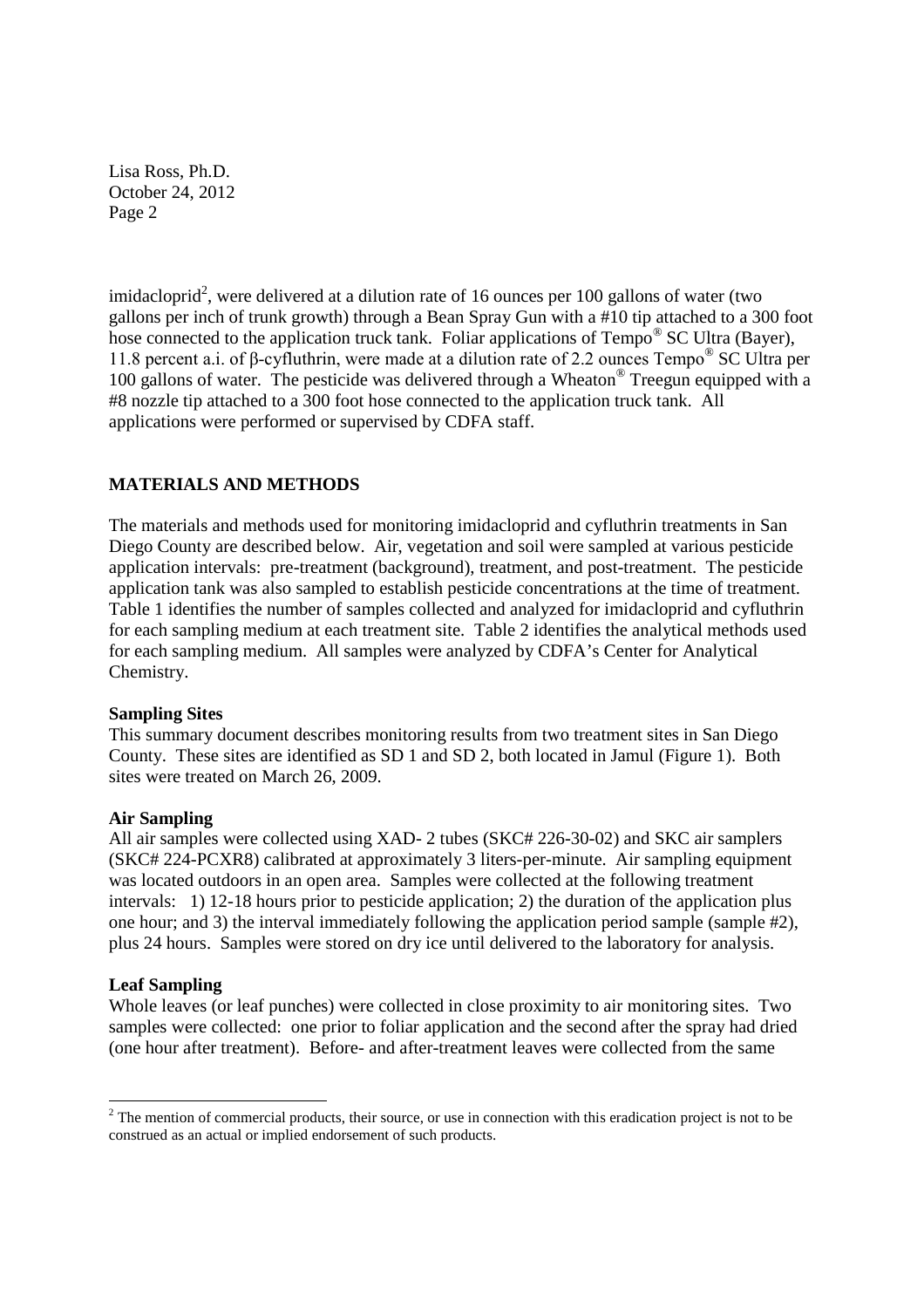trees. Samples were placed in a 4-ounce glass jar sealed with a Teflon®-lined lid, stored on wet ice, and delivered to the laboratory within 24 hours.

### **Fruit Sampling**

Fruit samples were collected at the time of pesticide treatment if the fruit was ripe; this was done to confirm tolerances<sup>3</sup> were not exceeded. Each sample was a composite of multiple fruit samples collected from a single property or tree. Samples were collected at various intervals when mature fruit was available: background samples were collected prior to pesticide application, post-application samples were collected after spray residue had dried. All samples were collected in paper bags and stored on wet ice until delivered to the laboratory.

### **Soil Sampling**

Soil was sampled at treatment sites to measure the concentration of imidacloprid and cyfluthrin in soil before and after treatment. Each sample consisted of three randomly selected soil cores, taken to a depth of 1 inch. Cores were collected using a 2-1/2 inch (28.56 square centimeter [cm<sup>2</sup>]) diameter stainless steel tube and composited into one wide mouth Mason jar with an aluminum foil lined lid. All samples were stored on dry ice (or frozen at -20°C) until delivered to the laboratory.

#### **Tank Mixture Sampling**

Tank mixtures were sampled to establish the concentration of imidacloprid and cyfluthrin in the spray material. Samples were collected from treatment spray guns during or immediately after treatment. Samples consisted of half filled 500 milliliter Nalgene® wide mouth bottles; each bottle was triple bagged and kept on wet ice or refrigerated until delivered to the laboratory.

#### **Quality Control**

The CDFA Center for Analytical Chemistry analyzed all samples collected for this monitoring study. Standard operating procedures for continuing quality control (QC) measures are specified in QA/QC 001.00 (http://www.cdpr.ca.gov/docs/emon/pubs/sops/qaqc001.pdf). Continuing QC samples are evaluated by laboratory chemists and adjustments are made to the analytical equipment on an as-needed basis to ensure analytical integrity.

<sup>3</sup> In this context, the term *tolerances* refers to the U.S. EPA limits placed on the amount of pesticide residue that can be left on foods marketed in the United States. For more information regarding pesticide tolerances, see http://www.epa.gov/opp00001/regulating/ tolerances.htm and http://www.epa.gov/opp00001/food/viewtols.htm.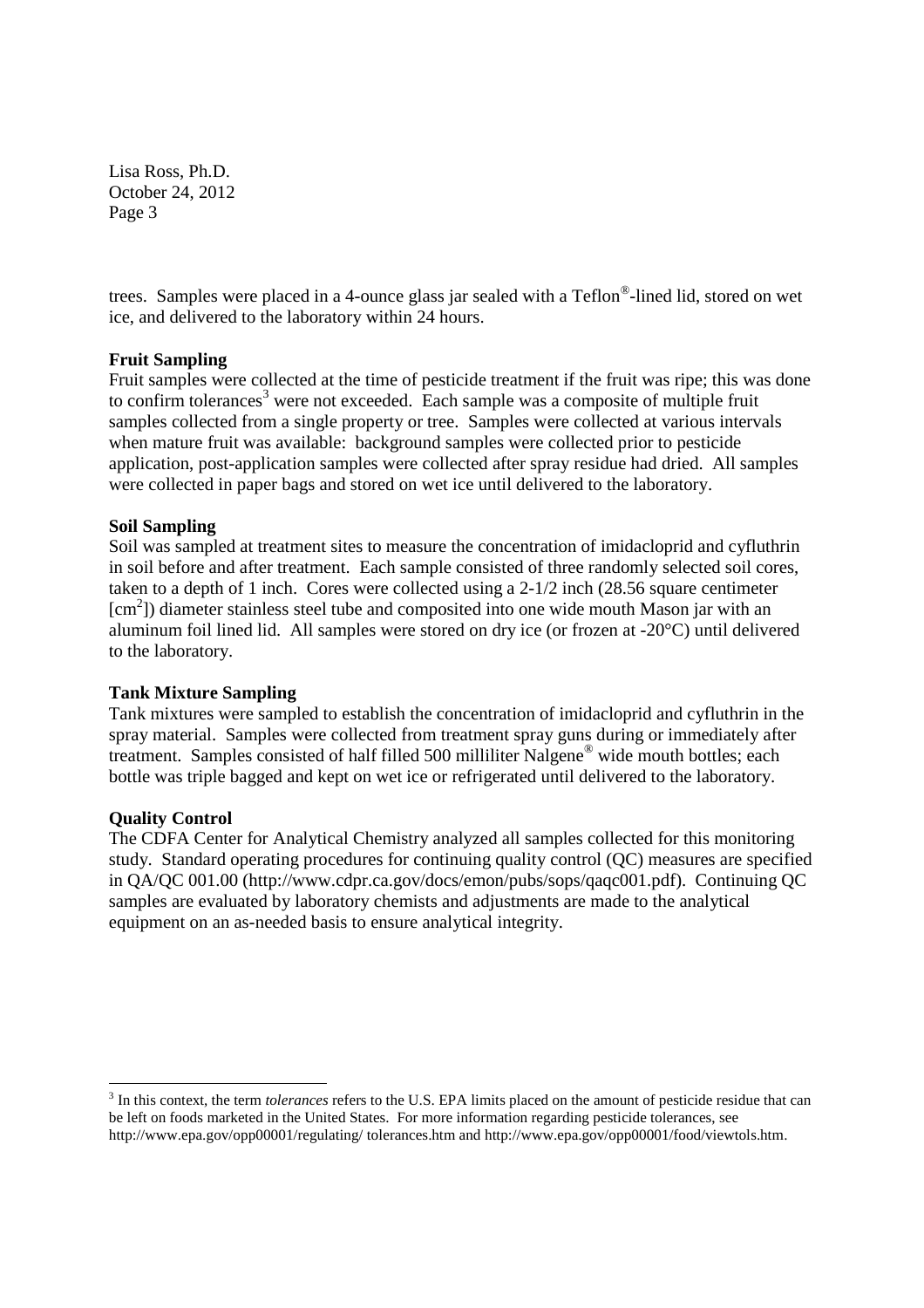## **RESULTS AND DISCUSSION**

#### **Air**

A total of 12 air samples were collected at monitoring sites SD 1 and SD 2. Three samples were collected for each pesticide at each treatment site. All samples contained no detectable amount of either imidacloprid or cyfluthrin in the pre-treatment, treatment and post-treatment samples (Table 3).

Acute inhalation screening levels have been developed by DPR in consultation with the Office of Environmental Health Hazard Assessment for imidacloprid and cyfluthrin at 150 micrograms per cubic meter ( $\mu$ g/m<sup>3</sup>) and 1.04  $\mu$ g/m<sup>3</sup>, respectively. Acute inhalation screening levels were not exceeded as imidacloprid and cyfluthrin were not detected in air samples and reporting limits were low enough to detect residues at these levels.

#### **Leaf Samples**

Pre- and post-treatment leaf samples were collected at monitoring sites SD 1 and SD 2 for the March 26, 2009, treatment. Whole leaf samples were analyzed for total residue; leaf punch samples were analyzed for dislodgeable residue (Table 4). All pre-treatment samples contained no detectable residues of either imidacloprid or cyfluthrin; a single post-treatment whole leaf sample at site SD 2 contained 0.06 parts per million (ppm) of cyfluthrin (total residue).

#### **Fruit Samples**

Whole fruit samples (orange rind and pulp) were collected at SD 1 and SD  $2<sup>4</sup>$  A single sample from site SD 1 contained 0.02 ppm of imidacloprid 35 weeks post-treatment (Table 5). Imidacloprid is a soil applied systemic pesticide that takes time to be taken up by plant roots and distributed to fruit hence residues are not detected immediately after application. In contrast, cyfluthrin is applied to plant surfaces and residues are detected immediately after treatment. One sample each from sites SD 1 and SD 2 contained 0.11 ppm of cyfluthrin 0 weeks post-treatment.

No fruit samples exceeded the United States Environmental Protection Agency (U.S. EPA) tolerances for citrus (0.70 and 0.20 ppm for imidacloprid and cyfluthrin, respectively). Reporting limits for both pesticides were low enough to detect residues above the tolerance limits for citrus.

In addition to whole fruit analysis (which is required for tolerance testing), oranges were peeled and analyzed for cyfluthrin residues. These samples were all non-detects indicating one can reduce exposure to surface applied pesticides by peeling fruit.

<sup>&</sup>lt;sup>4</sup> Complete fruit sample results for all San Diego County sites are described in the July 29, 2011, memorandum from David Kim to Lisa Ross, subject line: *Preliminary results for the 2009-2010 fruit monitoring of imidacloprid and cyfluthrin used in the Asian citrus psyllid eradication program in Imperial, San Diego, and Los Angeles counties*. Memorandum available at

http://www.cdpr.ca.gov/docs/emon/epests/asiancitrispsyllid/acp\_fruit\_prelimin\_results\_july\_2011.pdf.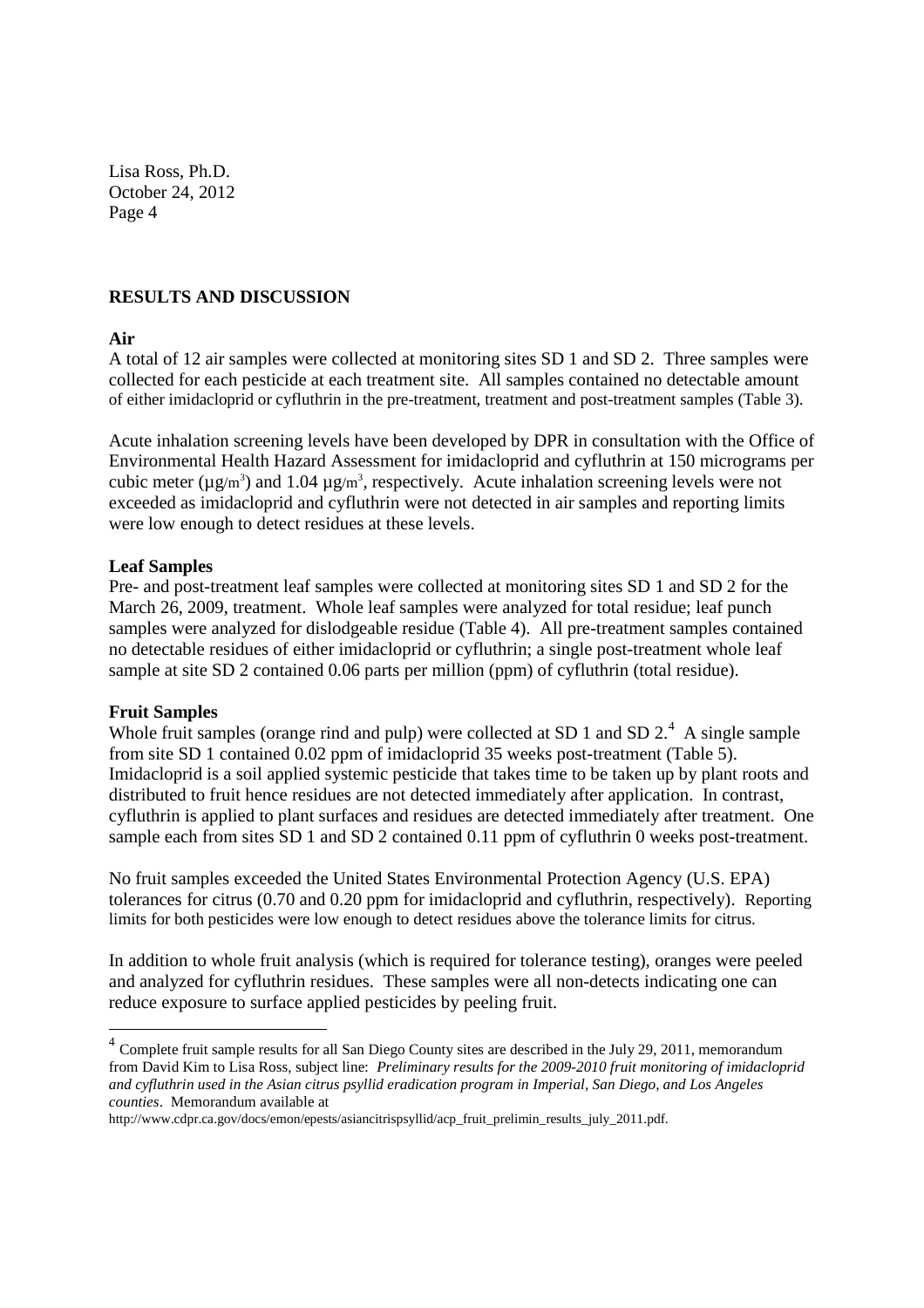#### **Soil Samples**

Soil samples were collected from monitoring sites SD 1 and SD 2 and analyzed for imidacloprid. Post-treatment samples exhibited residues levels of 22.4 ppm and 12.2 ppm from sites SD 1 and SD 2, respectively (Table 6).

### **Tank Mix**

Sample analyses of percent a.i. in the tank mixture used at sites SD 1 and SD 2 exhibited levels of 0.028 and 0.0026 percent imidacloprid and cyfluthrin, respectively (Table 7). (The same tank mixture was used at both sites.) Theoretical calculation of percent a.i. was 0.027 percent imidacloprid and 0.0020 percent cyfluthrin.

# **CONCLUSION**

Imidacloprid and cyfluthrin monitoring in San Diego County for the March 26, 2009, treatments yielded the following results:

- Pre-treatment, treatment and post-treatment air samples from sites SD 1 and SD 2 contained no detected residues of imidacloprid or cyfluthrin.
- Pre- and post-treatment leaf samples from treatment sites SD 1 and SD 2 analyzed for imidacloprid exhibited no treatment residues; a post-treatment sample from SD 2 contained 0.06 ppm of cyfluthrin (total residue).
- No fruit samples (orange rind and pulp) exceeded the U.S. EPA tolerances for citrus. Fruit samples from treatment sites SD 1 and SD 2 exhibited the following residues: a single sample from Site SD 1 contained 0.02 ppm of imidacloprid 35 weeks posttreatment; single samples from sites SD 1 and SD 2 each contained 0.11 ppm of cyfluthrin 0 weeks post-treatment. Peeled oranges did not contain detectable amounts of cyfluthrin.
- Post-treatment soil samples collected at sites SD 1 and SD 2 contained imidacloprid residue levels of 22.4 and 12.2 ppm, respectively.
- The application tank used for imidacloprid treatments at sites SD 1 and SD 2 yielded a concentration of 0.028 percent a.i.; the theoretical calculation of the concentration was 0.027 percent.
- The application tank used for cyfluthrin treatments at sites SD 1 and SD 2 yielded a concentration of 0.0026 percent a.i.; the theoretical calculation of the concentration was 0.0020 percent.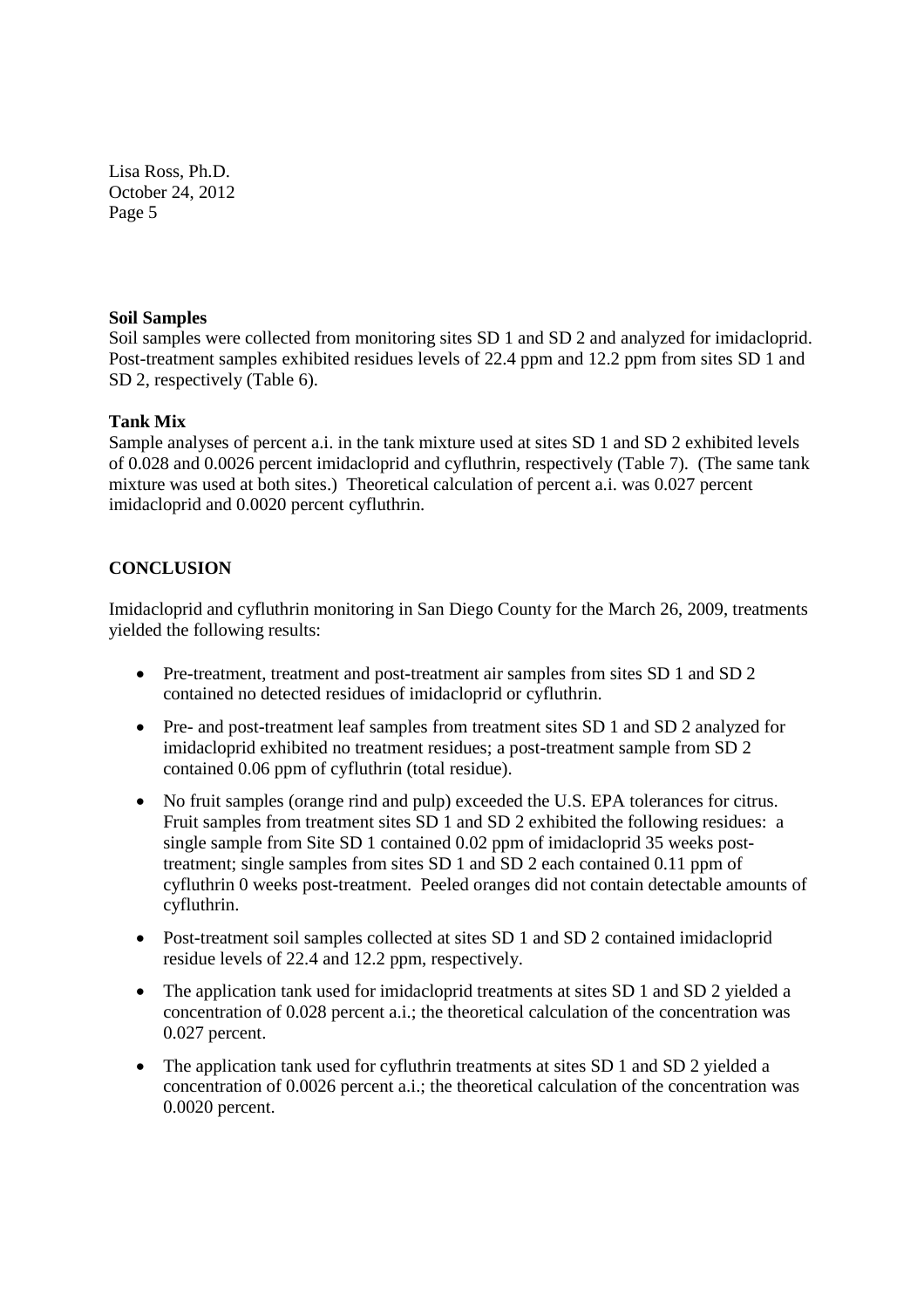| <b>Sampling Medium</b> | <b>Treatment Site</b>              | <b>Number of Samples Taken</b><br>for Each Pesticide |                |  |
|------------------------|------------------------------------|------------------------------------------------------|----------------|--|
|                        |                                    | Imidacloprid                                         | Cyfluthrin     |  |
| Air                    | SD <sub>1</sub>                    | 3                                                    | 3              |  |
|                        | SD <sub>2</sub>                    | 3                                                    | 3              |  |
| Leaf                   | SD <sub>1</sub>                    | $\overline{4}$                                       | $\overline{4}$ |  |
|                        | SD <sub>2</sub>                    |                                                      |                |  |
| Fruit                  | SD <sub>1</sub>                    |                                                      |                |  |
|                        | SD <sub>2</sub>                    | $\mathfrak{D}$                                       | 3              |  |
| Soil                   | SD <sub>1</sub>                    | $\mathfrak{D}$                                       | 0              |  |
|                        | SD <sub>2</sub>                    | $\mathfrak{D}$                                       |                |  |
| <b>Tank Mixture</b>    | SD <sub>1</sub><br>SD <sub>2</sub> |                                                      |                |  |

**Table 1.** Number of samples collected in San Diego County for imidacloprid and cyfluthrin in air, vegetation, soil and the application tank.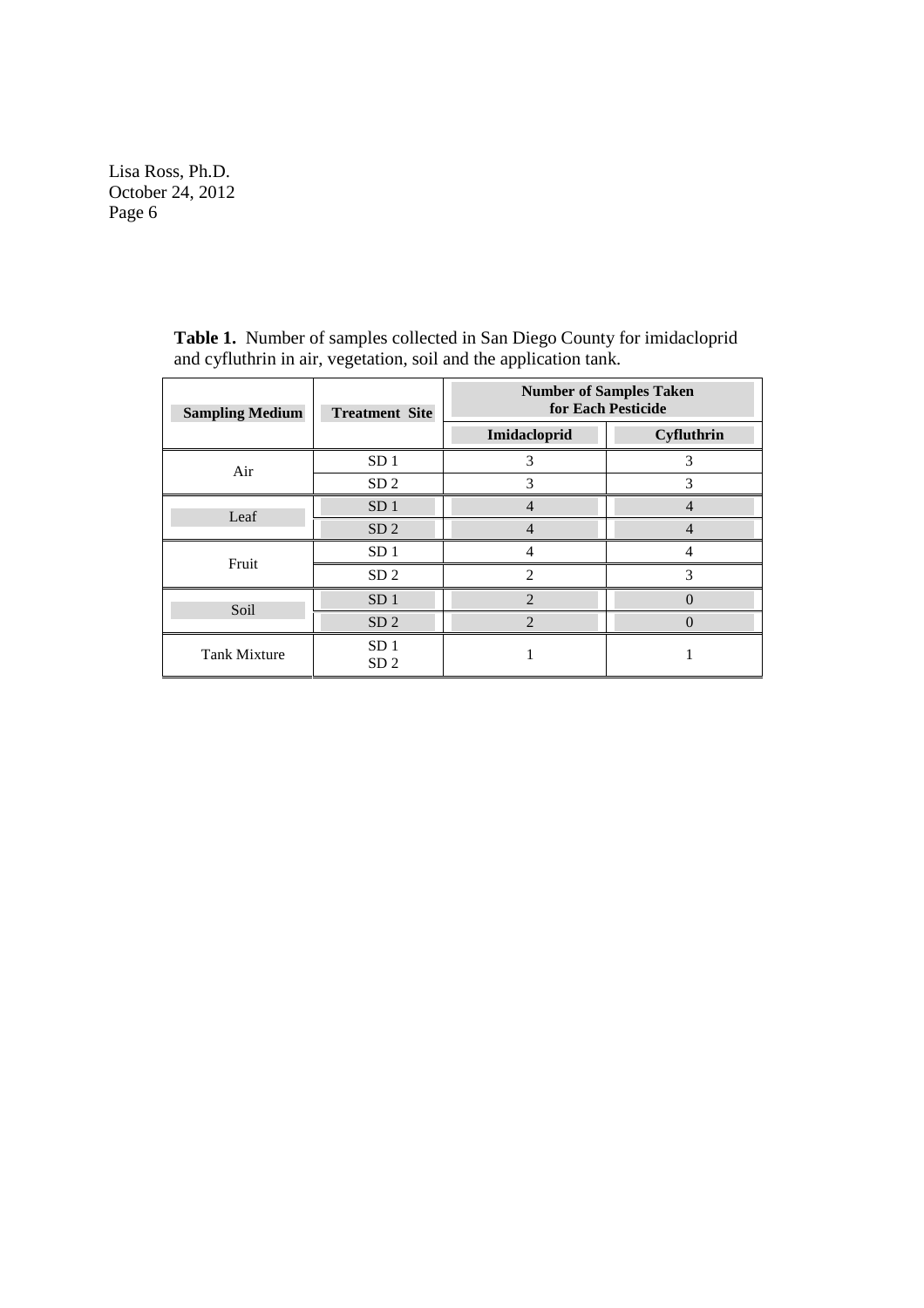**Table 2.** Analytical methods used for imidacloprid and cyfluthrin in all sampling media. Reporting limits are presented in micrograms per cubic meter  $(\mu g/m^3)$ , micrograms per square centimeter  $(\mu g/cm^2)$ , parts per million (ppm) and percent.

|                        |                                                      | Imidacloprid                  | Cyfluthrin                           |                                      |  |
|------------------------|------------------------------------------------------|-------------------------------|--------------------------------------|--------------------------------------|--|
| <b>Sampling Medium</b> | <b>Analytical</b><br><b>Method</b>                   | <b>Reporting Limit</b>        | <b>Analytical</b><br><b>Method</b>   | <b>Reporting Limit</b>               |  |
| Air                    | $E$ <sub>12.3</sub>                                  | $10.01 - 0.06 \text{ µg/m}^3$ | EM 16.0<br>(Modified)                | $\sqrt[7]{0.1} - 0.6 \text{ µg/m}^3$ |  |
| Leaf (Total Residue)   | EM 12.5<br>(Modified)                                | $0.1$ ppm                     | EM 12.5<br>(Modified)                | $0.05$ ppm                           |  |
| Leaf (Dislodgeable)    | EM 12.4                                              | $0.25 \mu$ g/cm <sup>2</sup>  | WHS-SM-1                             | $0.25 \mu$ g/cm <sup>2</sup>         |  |
| Fruit                  | $+$ <sup>++</sup> EM 12.5<br>PDP-SM-1<br>$RES-SM-11$ | $\mathrm{[0.01-0.05\ ppm]}$   | $+E$ M 12.5<br>PDP-SM-1<br>RES-SM-11 | $0.05$ ppm                           |  |
| Soil                   | EM 12.6                                              | $0.01$ ppm                    | No Samples                           | No Samples                           |  |
| <b>Tank Mixture</b>    | EM 33.5                                              | Percent                       | <b>HPLC</b>                          | Percent                              |  |

**‡** Analytical methods protocols available at: http://www.cdpr.ca.gov/docs/emon/pubs/em\_methd\_main.htm

<sup>†</sup> The reporting limit for air samples varies from 0.01 to 0.06  $\mu$ g/m<sup>3</sup> for imidacloprid and from 0.1 to 0.6  $\mu$ g/m<sup>3</sup> for cyfluthrin due to the variation in sample collection duration (sample volume)

for cyfluthrin due to the variation in sample collection duration (sample volume) **++** List of all analytical methods used for fruit analysis during 2009-2010 monitoring

\* **Reporting limits are between 0.01 and 0.05 ppm, depending on sample and analytical method used**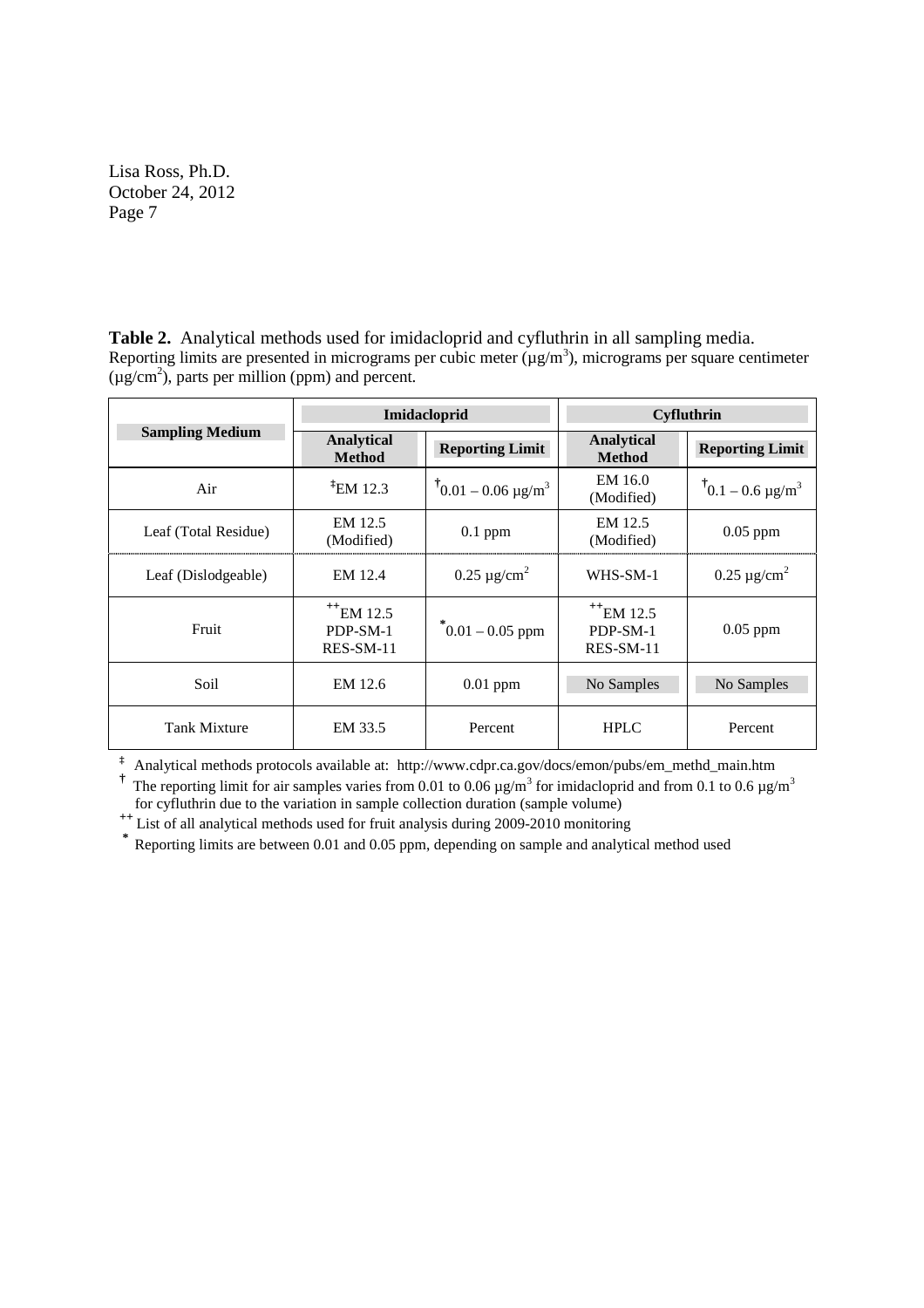| <b>DPR</b> Sample<br><b>Number</b> |      | <b>Treatment</b><br><b>Site</b> | <b>Sample Type</b> | <b>Amount Detected</b><br>$(\mu g/m^3)$ | <b>Reporting Limit</b><br>$(\mu g/m^3)$ |
|------------------------------------|------|---------------------------------|--------------------|-----------------------------------------|-----------------------------------------|
|                                    | 0183 | SD <sub>1</sub>                 | Pre-Treatment      | $^{\dagger}ND$                          | 0.01                                    |
|                                    | 0177 | SD <sub>1</sub>                 | Treatment          | ND                                      | 0.06                                    |
| Imidacloprid                       | 0182 | SD <sub>1</sub>                 | Post-Treatment     | ND                                      | 0.01                                    |
|                                    | 0175 | SD <sub>2</sub>                 | Pre-Treatment      | ND                                      | 0.01                                    |
|                                    | 0179 | SD <sub>2</sub>                 | Treatment          | ND                                      | 0.06                                    |
|                                    | 0174 | SD <sub>2</sub>                 | Post-Treatment     | ND                                      | 0.01                                    |
|                                    | 0181 | SD <sub>1</sub>                 | Pre-Treatment      | ND                                      | 0.1                                     |
|                                    | 0176 | SD <sub>1</sub>                 | Treatment          | ND                                      | 0.6                                     |
| Cyfluthrin                         | 0178 | SD <sub>1</sub>                 | Post-Treatment     | ND                                      | 0.1                                     |
|                                    | 0180 | SD <sub>2</sub>                 | Pre-Treatment      | ND                                      | 0.1                                     |
|                                    | 0173 | SD <sub>2</sub>                 | Treatment          | ND                                      | 0.6                                     |
|                                    | 0172 | SD <sub>2</sub>                 | Post-Treatment     | <b>ND</b>                               | 0.1                                     |

**Table 3.** Results of air sampling in San Diego County for imidacloprid and cyfluthrin treatments on March 26, 2009. Results are presented in micrograms per cubic meter  $(\mu g/m^3)$ .

**†** Not detected; concentration below the reporting limit

**Table 4.** Results of leaf samples (total residue and dislodgeable or surface residues) collected in San Diego County for imidacloprid and cyfluthrin treatments on March 26, 2009. Reporting limits are presented in micrograms per square centimeter ( $\mu$ g/cm<sup>2</sup>) and parts per million wet weight (ppm).

| <b>DPR</b><br><b>Treatment</b><br><b>Sample</b><br><b>Site</b><br><b>Number</b> |                 | <b>Sample Type</b> | <b>Type of</b>       | Imidacloprid                       |                                 | <b>Cyfluthrin</b>                  |                                 |
|---------------------------------------------------------------------------------|-----------------|--------------------|----------------------|------------------------------------|---------------------------------|------------------------------------|---------------------------------|
|                                                                                 |                 |                    | <b>Analysis</b>      | Amount<br><b>Detected</b><br>(ppm) | <b>Reporting</b><br>Limit       | Amount<br><b>Detected</b><br>(ppm) | <b>Reporting</b><br>Limit       |
| 0163                                                                            | SD <sub>1</sub> | Pre-Treatment      | <b>Total Residue</b> | $^{\dagger}ND$                     | $0.1$ ppm                       | ND                                 | $0.05$ ppm                      |
| 0165                                                                            | SD <sub>1</sub> | Pre-Treatment      | Dislodgeable         | ND                                 | $0.25 \text{ }\mu\text{g/cm}^2$ | ND                                 | $0.25 \text{ µg/cm}^2$          |
| 0168                                                                            | SD <sub>1</sub> | Post-Treatment     | Dislodgeable         | ND                                 | $0.25 \text{ }\mu\text{g/cm}^2$ | ND                                 | $0.25 \mu g/cm^2$               |
| 0191                                                                            | SD <sub>1</sub> | Post-Treatment     | <b>Total Residue</b> | ND                                 | $0.1$ ppm                       | ND                                 | $0.05$ ppm                      |
| 0161                                                                            | SD <sub>2</sub> | Pre-Treatment      | <b>Total Residue</b> | ND                                 | $0.1$ ppm                       | ND                                 | $0.05$ ppm                      |
| 0167                                                                            | SD <sub>2</sub> | Pre-Treatment      | Dislodgeable         | ND                                 | $0.25 \text{ }\mu\text{g/cm}^2$ | ND                                 | $0.25 \ \mu g/cm^2$             |
| 0169                                                                            | SD <sub>2</sub> | Post-Treatment     | Dislodgeable         | ND                                 | $0.25 \text{ }\mu\text{g/cm}^2$ | ND                                 | $0.25 \text{ }\mu\text{g/cm}^2$ |
| 0189                                                                            | SD <sub>2</sub> | Post-Treatment     | <b>Total Residue</b> | ND                                 | $0.1$ ppm                       | 0.06                               | $0.05$ ppm                      |

**†** Not detected; concentration below the reporting limit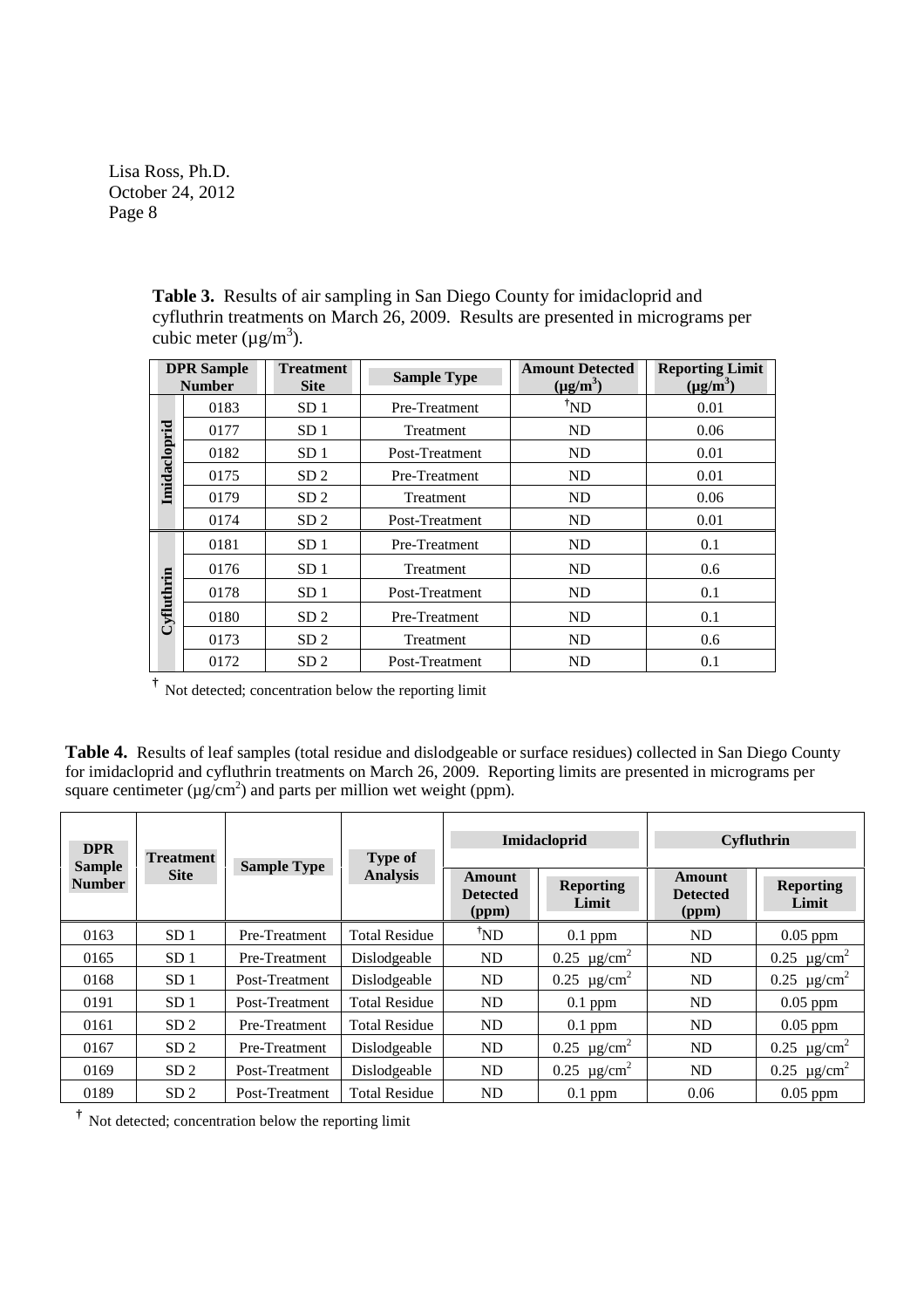**Table 5.** Results of whole fruit (orange rind and pulp) samples collected in San Diego County for imidacloprid and cyfluthrin treatments on March 16, 2009. Results are presented in parts per million (ppm).

|              | <b>Treatment Date</b> | <b>Treatment</b><br><b>Site</b> | <b>Sample Date</b> | <b>Weeks After</b><br><b>Treatment</b> | Amount<br><b>Detected</b><br>(ppm)  | <b>Reporting</b><br>Limit<br>(ppm) | <b>U.S. EPA</b><br><b>Tolerance</b><br>(ppm) |
|--------------|-----------------------|---------------------------------|--------------------|----------------------------------------|-------------------------------------|------------------------------------|----------------------------------------------|
|              | 03/26/2009            | SD <sub>1</sub>                 | 03/25/2009         | Background                             | $\mathrm{~}^{\ddagger} \mathrm{ND}$ | 0.05                               |                                              |
|              | 03/26/2009            | SD <sub>1</sub>                 | 03/26/2009         | 0                                      | ND                                  |                                    |                                              |
|              | 03/26/2009            | SD <sub>1</sub>                 | 12/03/2009         | 35                                     | 0.02                                | 0.01                               | 0.70                                         |
| Imidacloprid | 03/26/2009            | SD <sub>1</sub>                 | 12/14/2010         | 88                                     | ND                                  |                                    |                                              |
|              | 03/26/2009            | SD <sub>2</sub>                 | 03/25/2009         | Background                             | ND                                  | 0.05                               |                                              |
|              | 03/26/2009            | SD <sub>2</sub>                 | 03/26/2009         | 0                                      | ND                                  |                                    |                                              |
|              | 03/26/2009            | SD <sub>1</sub>                 | 03/25/2009         | Background                             | ND                                  |                                    |                                              |
|              | 03/26/2009            | SD <sub>1</sub>                 | 03/26/2009         | 0                                      | $**$<br>ND                          |                                    |                                              |
|              | 03/26/2009            | SD <sub>1</sub>                 | 03/26/2009         | 0                                      | 0.11                                |                                    |                                              |
| Cyfluthrin   | 03/26/2009            | SD <sub>1</sub>                 | 12/03/2009         | 35                                     | ND                                  | 0.05                               | 0.20                                         |
|              | 03/26/2009            | SD <sub>2</sub>                 | 03/25/2009         | Background                             | ND                                  |                                    |                                              |
|              | 03/26/2009            | SD <sub>2</sub>                 | 03/26/2009         | 0                                      | $**$<br>ND                          |                                    |                                              |
|              | 03/26/2009            | SD <sub>2</sub>                 | 03/26/2009         | $\overline{0}$                         | 0.11                                |                                    |                                              |

**†** Not detected; concentration below the reporting limit

**\*\*** Analysis of fruit pulp only; fruit peeled before analysis

**Table 6.** Results of soil sampling in San Diego County for imidacloprid treatments on March 26, 2009. Results are presented in parts per million (ppm).

| <b>DPR</b><br><b>Sample</b><br><b>Number</b> | <b>Treatment</b><br><b>Site</b> | <b>Sample Type</b> | Amount<br><b>Detected</b><br>(ppm) | <b>Reporting</b><br>Limit<br>(ppm) |
|----------------------------------------------|---------------------------------|--------------------|------------------------------------|------------------------------------|
| 0162                                         | SD <sub>1</sub>                 | Pre-Treatment      | <sup>ï</sup> ND                    |                                    |
| 0188                                         | SD <sub>1</sub>                 | Post-Treatment     | 22.4                               | 0.01                               |
| 0160                                         | SD <sub>2</sub>                 | Pre-Treatment      | ND                                 |                                    |
| 0190                                         | SD <sub>2</sub>                 | Post-Treatment     | 12.2                               |                                    |

**†** Not detected; concentration below the reporting limit